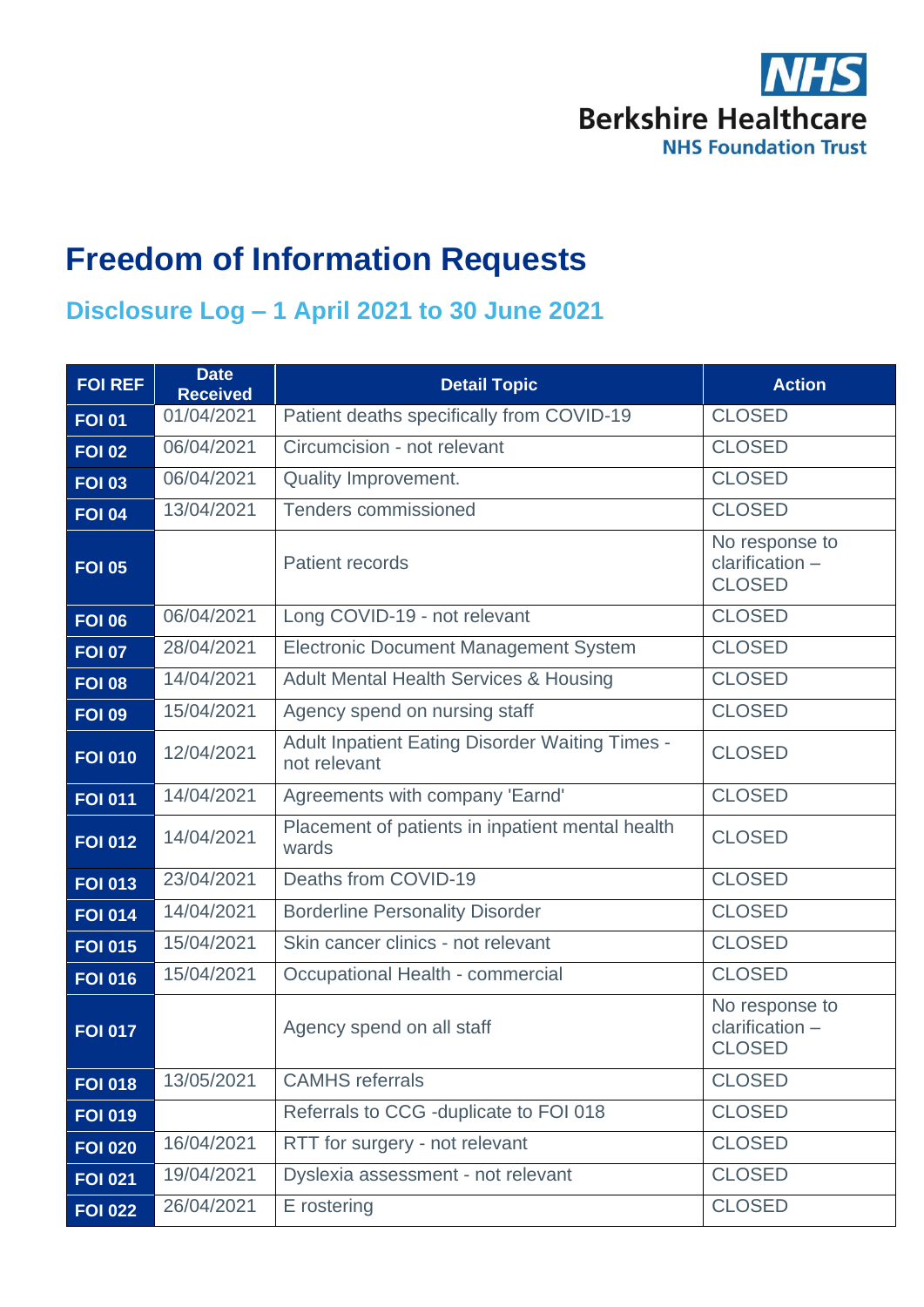| <b>FOI 023</b> | 26/04/2021 | Risk management system                                                                                                                                                  | <b>CLOSED</b>                                      |
|----------------|------------|-------------------------------------------------------------------------------------------------------------------------------------------------------------------------|----------------------------------------------------|
| <b>FOI 024</b> |            | Complaints and policy for dealing with MPs                                                                                                                              | No response to<br>clarification -<br><b>CLOSED</b> |
| <b>FOI 025</b> |            | Insourcing, Outsourcing, Hospitals Own Waiting<br><b>List Initiatives</b>                                                                                               | No response to<br>clarification -<br><b>CLOSED</b> |
| <b>FOI 026</b> | 21/05/2021 | Insourcing provider - not relevant                                                                                                                                      | <b>CLOSED</b>                                      |
| <b>FOI 027</b> | 28/04/2021 | <b>Agency Staffing</b>                                                                                                                                                  | <b>CLOSED</b>                                      |
| <b>FOI 028</b> | 08/06/2021 | <b>Mental Health Funding</b>                                                                                                                                            | <b>CLOSED</b>                                      |
| <b>FOI 029</b> |            | Cancer Referrals - not relevant                                                                                                                                         | <b>CLOSED</b>                                      |
| <b>FOI 030</b> |            | Eating disorder on general/paediatric wards - not<br>relevant                                                                                                           | <b>CLOSED</b>                                      |
| <b>FOI 031</b> |            | Contact details of Emergency Dept/A&Es - not<br>relevant                                                                                                                | <b>CLOSED</b>                                      |
| <b>FOI 032</b> |            | Orthotics- not relevant                                                                                                                                                 | <b>CLOSED</b>                                      |
| <b>FOI 033</b> | 30/04/2021 | Mobile telephony                                                                                                                                                        | <b>CLOSED</b>                                      |
| <b>FOI 034</b> |            | Maternity - Not Relevant                                                                                                                                                | <b>CLOSED</b>                                      |
| <b>FOI 035</b> | 26/04/2021 | <b>Perinatal BAME</b>                                                                                                                                                   | <b>CLOSED</b>                                      |
| <b>FOI 036</b> | 26/04/2021 | Spend over £25k add to webpage                                                                                                                                          | <b>CLOSED</b>                                      |
| <b>FOI 037</b> | 24/05/2021 | Locked rehab                                                                                                                                                            | <b>CLOSED</b>                                      |
| <b>FOI 038</b> | 27/04/2021 | Staff contact details                                                                                                                                                   | <b>CLOSED</b>                                      |
| <b>FOI 039</b> | 17/05/2021 | COVID-19 staffing and beds unallocated due to<br>infection control                                                                                                      | <b>CLOSED</b>                                      |
| <b>FOI 040</b> | 28/04/2021 | Information regarding Darktrace                                                                                                                                         | <b>CLOSED</b>                                      |
| <b>FOI 041</b> | 28/04/2021 | Care Programme Approach policy                                                                                                                                          | <b>CLOSED</b>                                      |
| <b>FOI 042</b> | 29/04/2021 | Lift maintenance contracts                                                                                                                                              | <b>CLOSED</b>                                      |
| <b>FOI 043</b> |            | <b>Innovation Practices</b>                                                                                                                                             | No response to<br>clarification -<br><b>CLOSED</b> |
| <b>FOI 044</b> | 09/06/2021 | Electronic signatures and Adobe                                                                                                                                         | <b>CLOSED</b>                                      |
| <b>FOI 045</b> |            | COVID-19 death where patients were admitted to<br>acute hospital after presenting C19 symptoms<br>and died due to C19 with no other medical<br>condition - not relevant | <b>WITHDRAWN</b>                                   |
| <b>FOI 046</b> | 05/05/2021 | annual spend for the below suppliers from your<br>last financial year April 2020 - March 2021                                                                           | <b>CLOSED</b>                                      |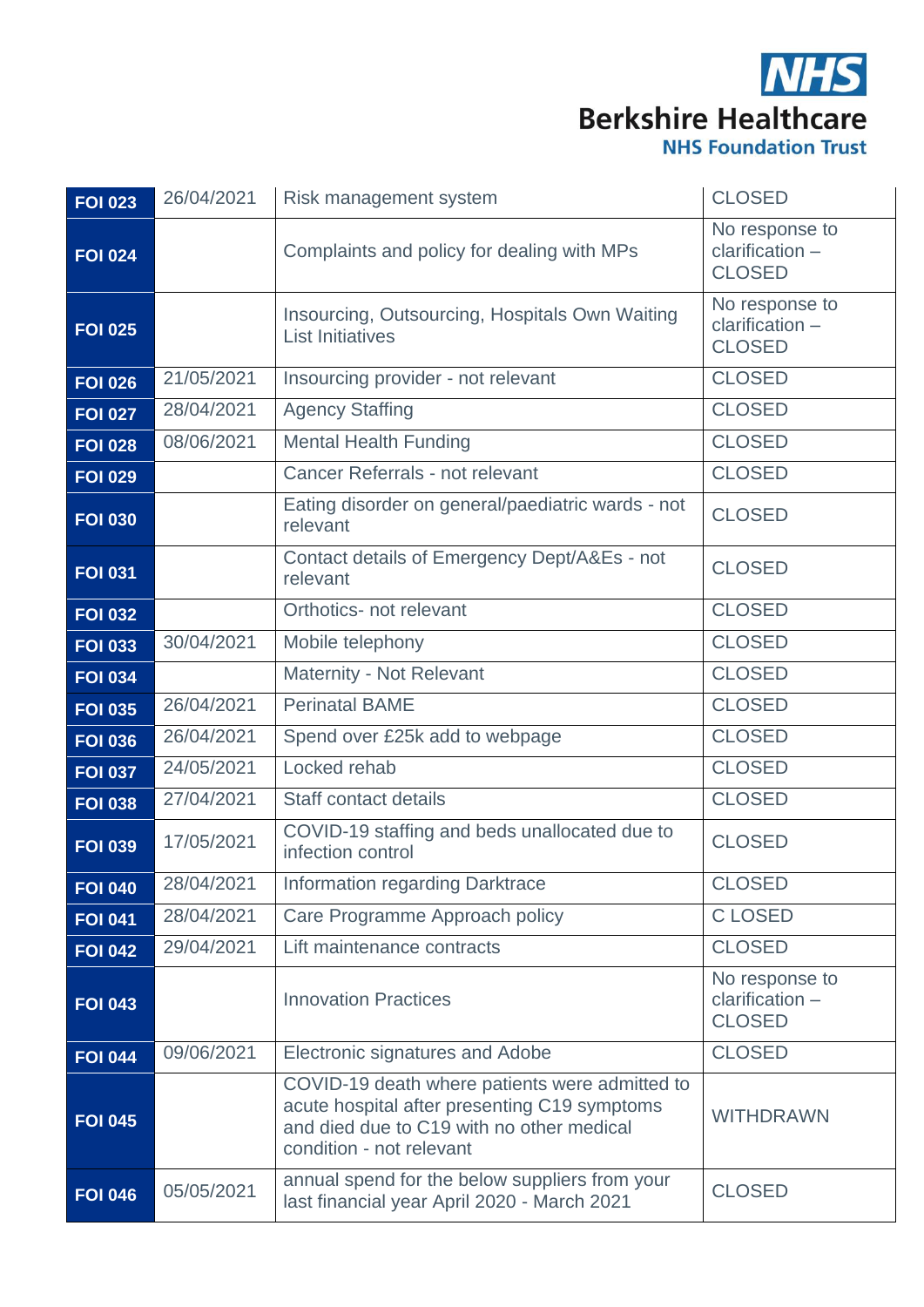| <b>FOI 047</b> | 24/05/2021 | ECT, serious incident, restraints, seclusion,<br>medication errors                                              | <b>CLOSED</b>                                      |
|----------------|------------|-----------------------------------------------------------------------------------------------------------------|----------------------------------------------------|
| <b>FOI 048</b> | 06/05/2021 | how many hospital acquired pressure ulcers &<br>musculoskeletal injuries have occurred within the<br><b>NHS</b> | <b>CLOSED</b>                                      |
| <b>FOI 049</b> | 28/05/2021 | details of contracts awarded by the Trust within<br>the last 3 yrs                                              | <b>CLOSED</b>                                      |
| <b>FOI 050</b> | 07/05/2021 | <b>Medical Locums/Agency Doctors</b>                                                                            | <b>CLOSED</b>                                      |
| <b>FOI 051</b> | 01/07/2021 | CAMHS waiting time data young people                                                                            | <b>CLOSED</b>                                      |
| <b>FOI 052</b> | 10/06/2012 | <b>Paediatric Audiology</b>                                                                                     | <b>CLOSED</b>                                      |
| <b>FOI 053</b> | 11/05/2021 | <b>Eobservation System</b>                                                                                      | <b>CLOSED</b>                                      |
| <b>FOI 054</b> | 11/05/2021 | Post COVID-19 Recovery Plans                                                                                    | <b>CLOSED</b>                                      |
| <b>FOI 055</b> | 13/05/2021 | <b>Hybrid &amp; Public Cloud Strategy</b>                                                                       | <b>CLOSED</b>                                      |
| <b>FOI 056</b> | 14/05/2021 | Insourcing provider - not relevant                                                                              | <b>CLOSED</b>                                      |
| <b>FOI 057</b> |            | Blood collection tubes for liquid biopsies on<br>cancer patients - not relevant                                 | <b>CLOSED</b>                                      |
| <b>FOI 058</b> | 04/06/2021 | <b>ADHD Statistics</b>                                                                                          | <b>CLOSED</b>                                      |
| <b>FOI 059</b> |            | Specialist Headache Clinics - not relevant                                                                      | <b>CLOSED</b>                                      |
| <b>FOI 060</b> | 17/05/2021 | <b>Temporary Agency Usage</b>                                                                                   | <b>CLOSED</b>                                      |
| <b>FOI 061</b> |            | Temporary Agency Usage - duplicate to FOI 060                                                                   | <b>CLOSED</b>                                      |
| <b>FOI 062</b> | 19/05/2021 | Asbestos related documentation                                                                                  | <b>CLOSED</b>                                      |
| <b>FOI 063</b> |            | Eating disorders in Accident &<br>Emergency/Emergency Department - not relevant                                 | <b>CLOSED</b>                                      |
| <b>FOI 064</b> | 23/05/2021 | <b>NHS Cyber-attacks</b>                                                                                        | <b>CLOSED</b>                                      |
| <b>FOI 065</b> |            | Long COVID-19 - not relevant                                                                                    | <b>CLOSED</b>                                      |
| <b>FOI 066</b> | 24/05/2021 | Non-Emergency Patient Transport - not relevant                                                                  | <b>CLOSED</b>                                      |
| <b>FOI 067</b> | 25/05/2021 | Deaths caused by problems in care 2019/2020                                                                     | <b>CLOSED</b>                                      |
| <b>FOI 068</b> | 27/05/2021 | Various questions from Healthcare Worker's<br>Foundation                                                        | <b>CLOSED</b>                                      |
| <b>FOI 069</b> |            | COVID-19 Deaths in hospital within the trust                                                                    | No response to<br>clarification -<br><b>CLOSED</b> |
| <b>FOI 070</b> | 28/05/2021 | <b>Trusts Estates on-call arrangements</b>                                                                      | <b>CLOSED</b>                                      |
| <b>FOI 071</b> |            | Trust adult elective patient pre-operative nil by<br>mouth policy - not relevant                                | <b>CLOSED</b>                                      |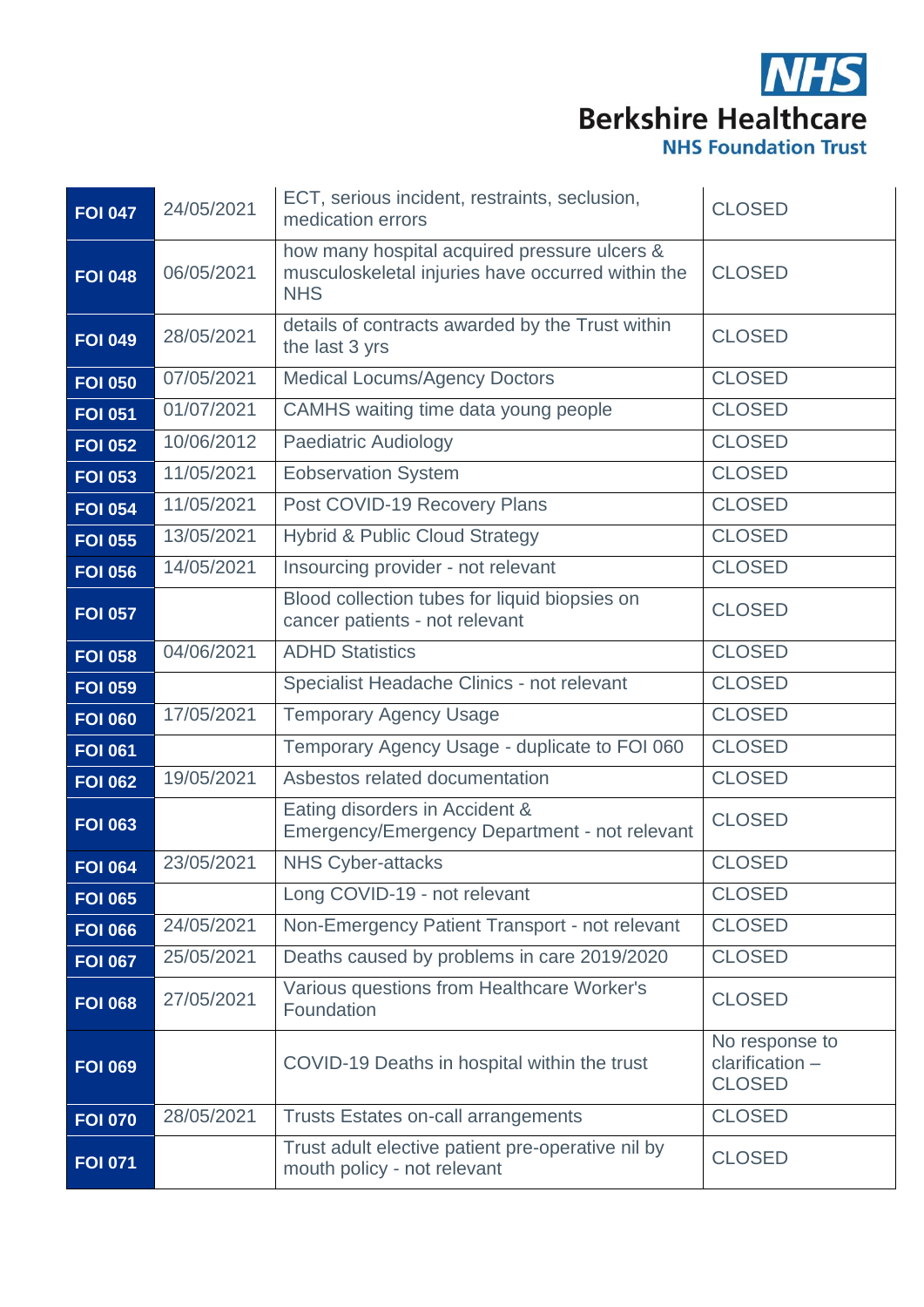| <b>FOI 072</b> |            | Investigations under section 47 of the Children<br>Act 1989 included in Children referrals - not<br>relevant | <b>CLOSED</b>                                      |
|----------------|------------|--------------------------------------------------------------------------------------------------------------|----------------------------------------------------|
| <b>FOI 073</b> |            | Agency nursing spend                                                                                         | No response to<br>clarification -<br><b>CLOSED</b> |
| <b>FOI 074</b> |            | International recruitment                                                                                    | No response to<br>clarification -<br><b>CLOSED</b> |
| <b>FOI 075</b> | 03/06/2021 | Replacement of pagers (bleeps) in the NHS                                                                    | <b>CLOSED</b>                                      |
| <b>FOI 076</b> | 03/06/2021 | Consultation re CQC IAT 2122 0103                                                                            | <b>CLOSED</b>                                      |
| <b>FOI 077</b> |            | Incidents Involving Security Staff in an Acute<br>Trust Setting - not relevant                               | <b>CLOSED</b>                                      |
| <b>FOI 078</b> | 04/06/2021 | <b>Medical Staffing/contracts</b>                                                                            | <b>CLOSED</b>                                      |
| <b>FOI 079</b> |            | <b>Number of Retirement Applications</b>                                                                     | No response to<br>clarification -<br><b>CLOSED</b> |
| <b>FOI 080</b> | 05/06/2021 | Complaints from patients regarding their mental<br>health care                                               | <b>CLOSED</b>                                      |
| <b>FOI 081</b> |            | Period of adaptation - Physiotherapy - not<br>relevant                                                       | <b>CLOSED</b>                                      |
| <b>FOI 082</b> | 07/06/2021 | Syringe and Needles usage                                                                                    | <b>CLOSED</b>                                      |
| <b>FOI 083</b> | 08/06/2021 | <b>Payments to Stonewall</b>                                                                                 | <b>CLOSED</b>                                      |
| <b>FOI 084</b> | 08/06/2021 | Devices connected to the trust's IT network                                                                  | <b>CLOSED</b>                                      |
| <b>FOI 085</b> |            | Imaging equipment - not relevant                                                                             | <b>CLOSED</b>                                      |
| <b>FOI 086</b> | 16/06/2021 | Waiting times for patients at CAMHS                                                                          | <b>CLOSED</b>                                      |
| <b>FOI 087</b> |            | A&E waiting times - not relevant                                                                             | <b>CLOSED</b>                                      |
| <b>FOI 088</b> | 11/06/2021 | <b>COVID-19 Testing</b>                                                                                      | <b>CLOSED</b>                                      |
| <b>FOI 089</b> |            | Mental Health in A&E - not relevant                                                                          | <b>CLOSED</b>                                      |
| <b>FOI 090</b> | 16/06/2021 | Deaths solely from COVID-19                                                                                  | <b>CLOSED</b>                                      |
| <b>FOI 091</b> | 14/06/2021 | CAMHS mental health referral data                                                                            | <b>CLOSED</b>                                      |
| <b>FOI 092</b> | 20/06/2021 | Use of core CAMHS and ED services                                                                            | <b>CLOSED</b>                                      |
| <b>FOI 093</b> |            | <b>Referral times</b>                                                                                        | No response to<br>clarification -<br><b>CLOSED</b> |
| <b>FOI 094</b> | 15/06/2021 | <b>Estates &amp; Facilities Management</b>                                                                   | <b>CLOSED</b>                                      |
| <b>FOI 095</b> | 15/06/2021 | <b>Estates &amp; Facilities Contacts</b>                                                                     | <b>CLOSED</b>                                      |